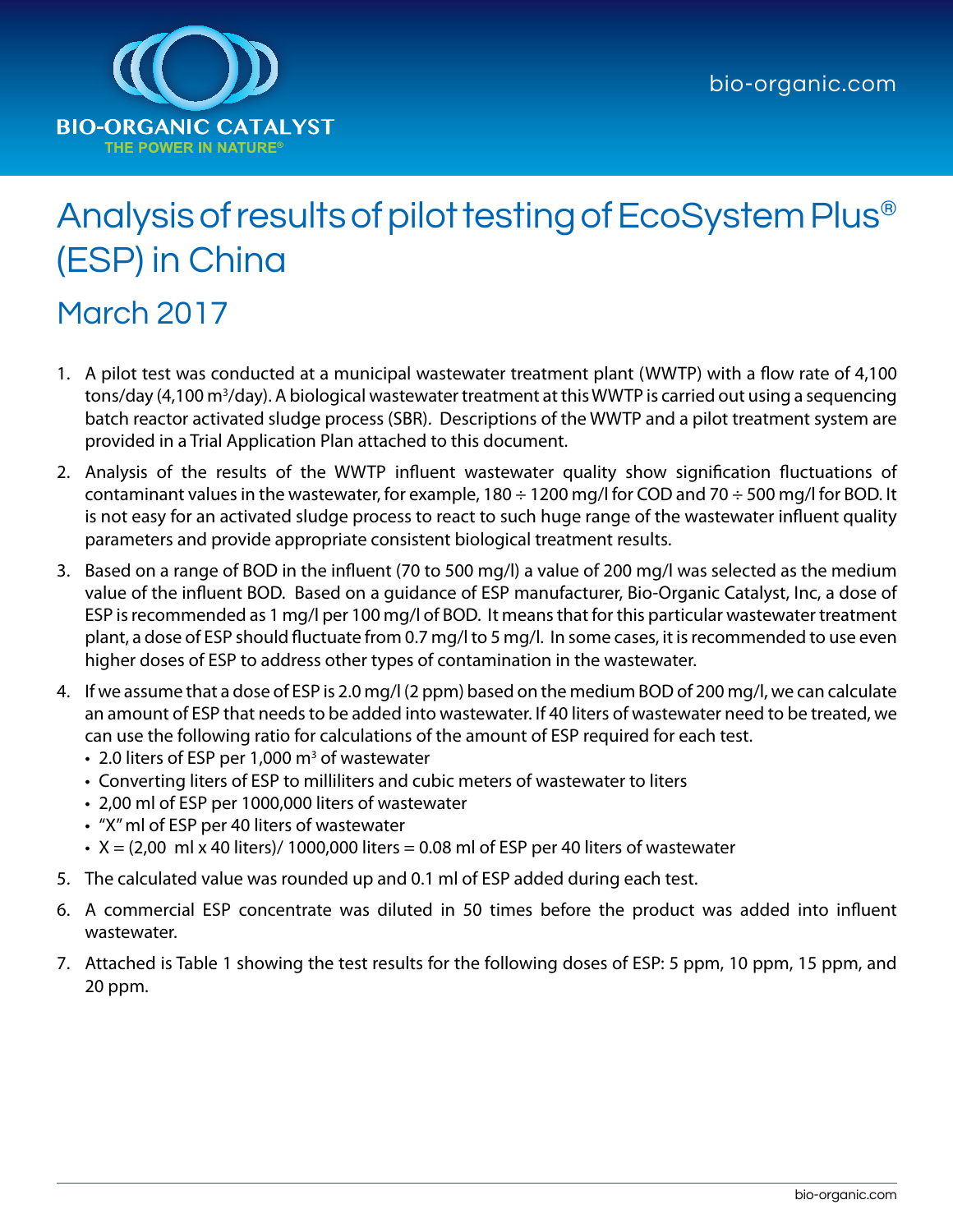| 日期 Date      | <b>ESP</b> Dosage<br>加药量 |        | COD (Reg. <50)<br>TKN (Req. <15) 总额<br>NH-N (Req. <8) 氯氮 |                 |       | P (Req. <0.5) 总磷 |            |       |       |          |       |       |                 |
|--------------|--------------------------|--------|----------------------------------------------------------|-----------------|-------|------------------|------------|-------|-------|----------|-------|-------|-----------------|
| Sample 水样    |                          | Inf进水  | Eff出水                                                    | <b>Triali式验</b> | Inf进水 | Eff出水            | Trialiflic | Inf进水 | Eff出水 | Triali式验 | Inf进水 | Eff出水 | <b>Triali式验</b> |
| 2017.3.7     | Sppm                     | 1226   | 207                                                      |                 | 73    |                  |            | 82    | 40    |          | 6.98  | 0.34  | 19              |
| 2017.3.8-01  | Sppm                     | 270    | 26                                                       | 42.88           | 52    | 25               | 14.91      | 73    | 41    | 06.56    | 4.86  | 0.38  | 67              |
| 2017.3.8-02  | Sppm                     |        |                                                          | 45.2            |       |                  | 2.74       |       |       | 8.35.    |       |       |                 |
| 2017.3.9-01  | 5ppm                     | 182    | 30.08                                                    |                 | 56.06 | 26.68            | 14.91      | 66.82 | 46.78 | 3.52     | 4.41  | 0.15  | .86             |
| 2017.3.9-02  | Sppm                     |        |                                                          | 44.35           |       |                  | 7.13       |       |       | 0.2      |       |       |                 |
| 2017.3.10-01 | 5ppm                     | 361.6  | 28.16                                                    | 46.37           | 67.91 | 26.65            | 27.75      | 73.01 | 43.08 | 50.47    | 6.2   | 0.63  | 53              |
| 2017.3.10-02 | 5ppm                     |        |                                                          | 44.35           |       |                  | 27.13      |       |       | 0.09     |       |       | 0.39            |
| 2017.3.13    | 10ppm                    | 547.55 | 25.16                                                    | 41.53           | 85.06 | 26.47            | 12.05      | 88.55 | 43.14 | 35.31    | 7.44  | 0.95  | 0.472           |
| 2017.3.14    | 10ppm                    | 483.44 | 25.8                                                     | 53.64           | 73.56 | 26.67            | 10.62      | 82.25 | 51.72 | 12.97    | 8.61  | 0.58  | 74              |
| 2017.3.15    | 10ppm                    | 329.59 | 20.48                                                    | 48.17           | 66.49 | 26.54            | 30.48      | 70.73 | 42.27 | 46.89    | 6.34  | 1.16  | 34              |
| 2017.3.16    | 15ppm                    | 401.56 | 17.81                                                    | 49.79           | 74.2  | 23.65            | 7.73       | 75.18 | 37.92 | 34.6     | 7.09  | 1.47  | .47             |
| 2017.3.17    | 20ppm                    |        |                                                          |                 |       |                  |            |       |       |          |       |       |                 |
|              |                          |        |                                                          |                 |       |                  |            |       |       |          |       |       |                 |
|              |                          |        |                                                          |                 |       |                  |            |       |       |          |       |       |                 |

8. Attached is also Table 2 showing dissolved oxygen (DO) measurements in a blank test and in the tests with different ESP doses. The table demonstrates that, by using ESP, a level of DO increased from 0.94 mg/l (blank probe) immediately to 4.3 - 8.4 mg/l. The DO in 30 min increased from 0.95 mg/l (blank probe) to 9.56 - 11.58 mg/l for different ESP doses. It means that ESP increased DO level in the wastewater in 10 times! Please verify. If ESP can increase DO in wastewater, it will allow us to reduce energy consumption for aeration at the wastewater treatment plant.

| Tank<br>Volume: 20L | DO value test |           |           |           |       |  |  |  |  |
|---------------------|---------------|-----------|-----------|-----------|-------|--|--|--|--|
| Date                |               | 2017/3/15 | 2017/3/16 | 2017/3/17 |       |  |  |  |  |
| ESP Dosage          | Blank         | 10ppm     | 5ppm      | 15ppm     | 20ppm |  |  |  |  |
| 0 <sub>mm</sub>     | 0.94          | 4.3       | 6.53      | 15.47     | 8.48  |  |  |  |  |
| 5mm                 |               |           | 10.17     |           | 10.12 |  |  |  |  |
| 10 <sub>min</sub>   |               |           | 9.74      | 19.21     | 11.56 |  |  |  |  |
| 20 <sub>min</sub>   |               | 12        | 9.5       |           | 11.15 |  |  |  |  |
| 25 <sub>min</sub>   |               |           |           | 19.88     |       |  |  |  |  |
| 30mm                | 0.95          |           | 9.56      |           | 11.58 |  |  |  |  |
| 35 <sub>min</sub>   |               |           |           | 19.65     |       |  |  |  |  |
| 40mm                |               | 18.35     |           |           | 12.1  |  |  |  |  |
| 50mm                |               |           |           | 20.45     |       |  |  |  |  |
| 60 <sub>min</sub>   |               | 18.17     |           |           | 11.76 |  |  |  |  |
| 70 <sub>min</sub>   |               |           |           | 18.91     |       |  |  |  |  |
| 90 <sub>min</sub>   |               | 14.59     |           |           |       |  |  |  |  |
| 120 <sub>min</sub>  |               | 15.53     |           |           | 11.73 |  |  |  |  |

Table 2

Table 1

- 9. As it was noted above, it is not easy to treat wastewater with such huge range of fluctuation of the major water quality parameters. For example, COD of influent water was 1,226 mg/l on March 3 and 182 mg/l on March 9. An influent and an effluent value of BOD were not measured during the tests.
- 10. Based on the results achieved during the study, it was possible to obtain the required residual level of COD in the treated water less than 50 mg/l for ESP during all days. The first day, the result was 89 mg/l due to a very high COD level in the influent water, 1226 mg/l. For comparison, COD in the effluent without ESP for the same day was 207 mg/l.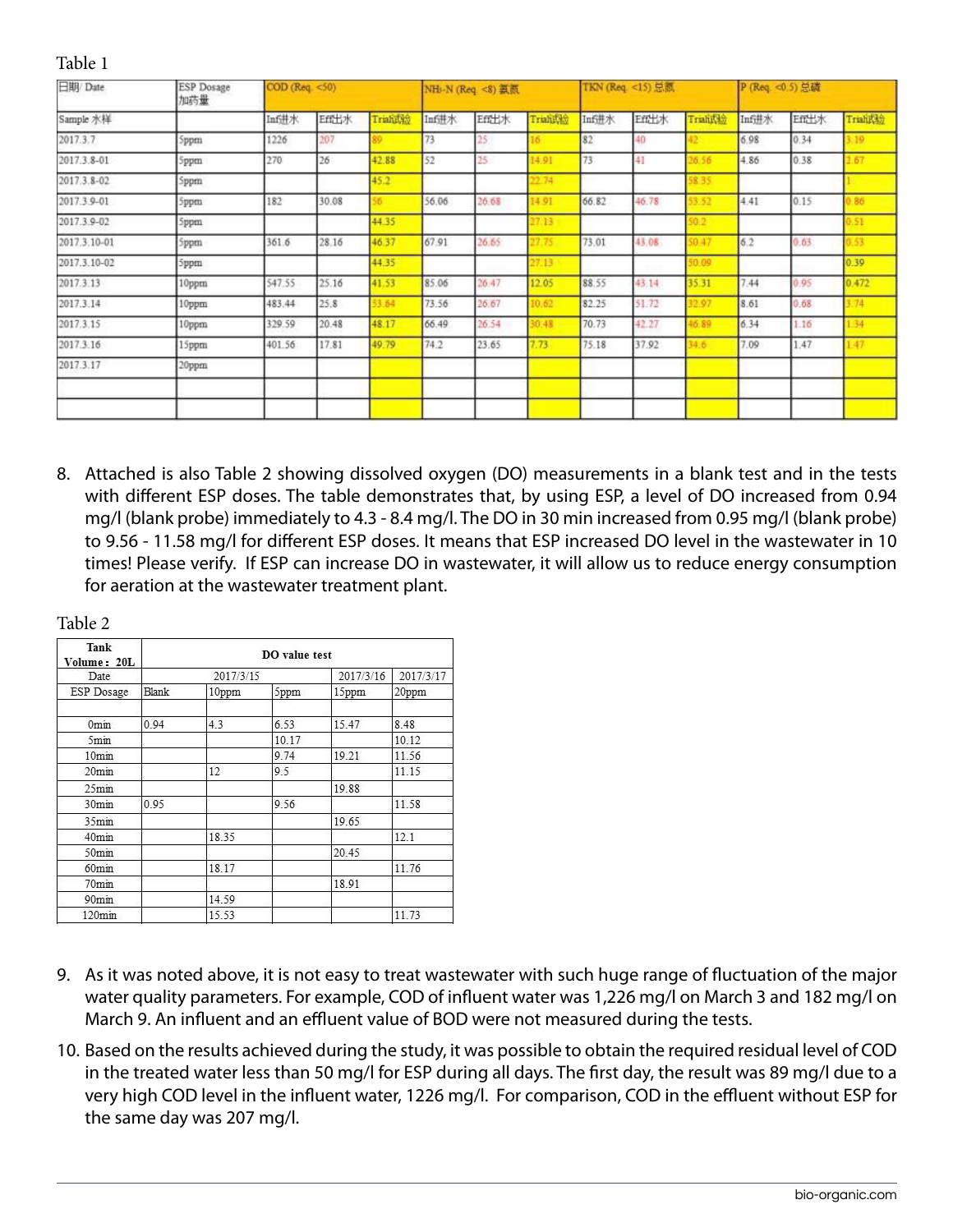- 11. For NH3-N, good results were achieved on Mach 14 with an ESP dose of 10 ppm and on March 16 with a dose of 15 ppm. The result on March 16 was 7.73 mg/l, below the required level of 8 mg/l. By comparison of the results, we can note that such good results were impossible to achieve without ESP.
- 12. For Total Kjeldahl Nitrogen (TKN), relatively good results were obtained on March 8 and March 13 and 14. For complete nitrification - denitrification process NH3 - NO2 - NO3 - N2, a regular aerobic activate sludge treatment had some limits. In particular, more time is required for aerobic process (minimum 5 hours are require for BOD removal first, then nitrogen removal), a stage of anoxic /anaerobic treatment may help, no toxics must be present in influent, etc.
- 13. Phosphorus (P) removal. The results show that removals of P up to required level below 0.5 mg/l were achieved on March 9 and 10 with an ESP dose of 5 ppm. We should note that biological phosphorous removal depends on removal of nitrate.
- 14. In general, we can say that the results of the tests conducted by our team in China are acceptable and sufficient for conducting a full-scale study. Our practice shows that the results of a full-scale study are always better than the results of pilot testing.







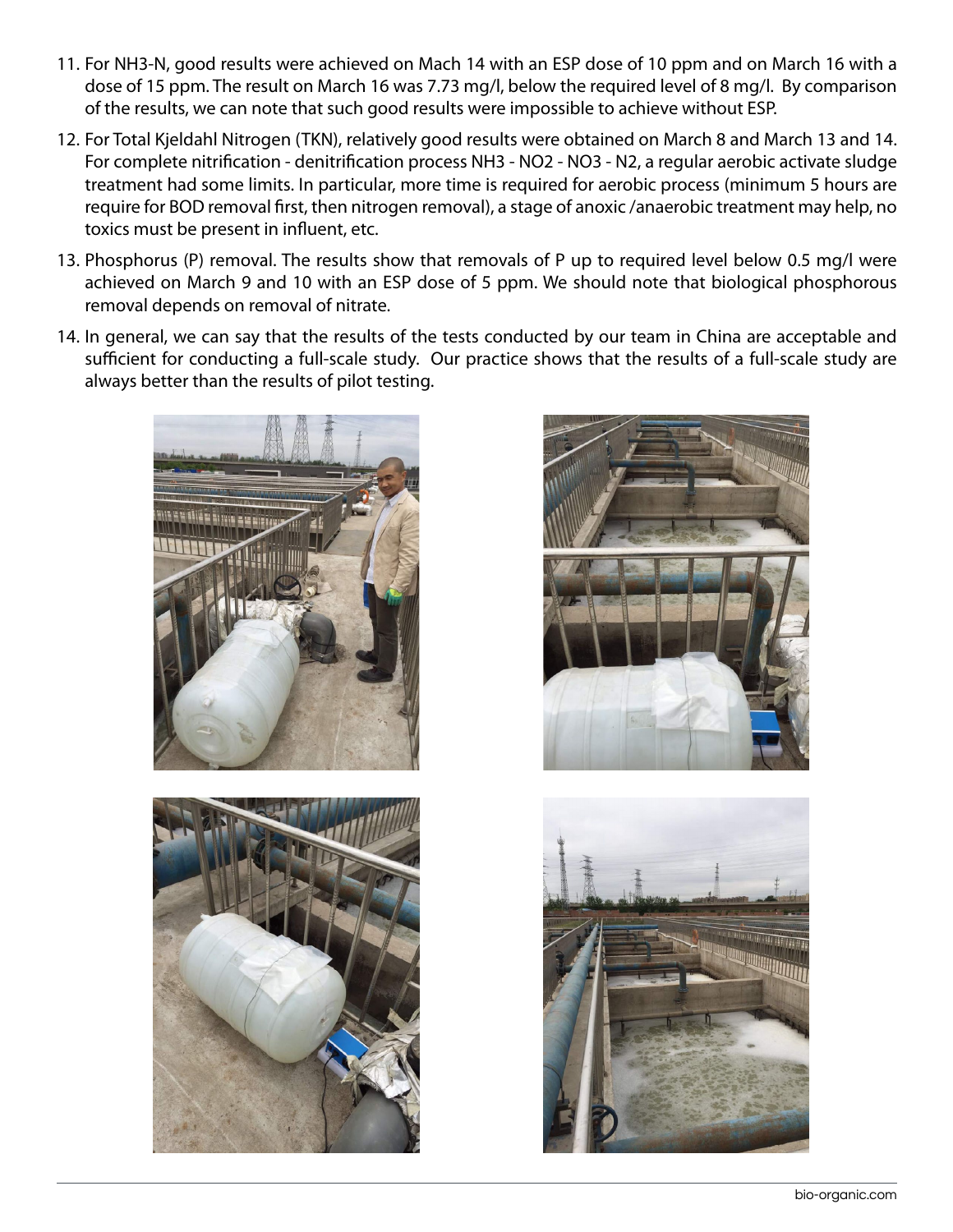## Trial Application Plan

1. Background - To verify the effectiveness of ESP application in China market according to most potential customer's concern, a small municipal waste water treatment plant was selected to carry out the trial application.

| Item No.       | Item                             | Unit             | Value     |
|----------------|----------------------------------|------------------|-----------|
| $\mathbf{1}$   | Influent                         |                  | 4100      |
| $\overline{2}$ | Effluent                         |                  | 3500      |
| 3              | COD                              | mg/L             | 180-1200  |
| $\overline{4}$ | $\sim$<br><b>BOD</b>             | mg/L             | 70-500    |
| 5              | $NH3-N$                          | mg/L             | 65-85     |
| 6              | Total N                          | mg/L             | 85-100    |
| $\overline{7}$ | Total P                          | mg/L             | $15 - 22$ |
| 8              | Inf pH                           |                  | $4.6 - 7$ |
| 9              | Effluent COD Requirement         | mg/L             | <50       |
| 10             | Effluent BOD Requirement         | mg/L             | $<$ 10    |
| 11             | Effluent NH <sub>3</sub> -N Req. | mg/L             | $5 - 8$   |
| 12             | Effluent Total N Req.            | mg/L             | <15       |
| 13             | Effluent Total P Req.            | mg/L<br>$\alpha$ | < 0.5     |
| 14             | Eff pH Req.                      | $\backslash$     | 6.9       |
| 15             | Effluent SS Req.                 | mg/L             | 10        |

2. Waste Water status and parameter.

## 3. Current process and setting.

- SBR Process (Sequencing Batch Reactor Activated Sludge Process), comprise of, adjusting tank, 1000m<sup>3</sup>X1, supply waste water to aeration tank

- Reactor tank 1000m<sup>3</sup>X4, alternative operating
- Aeration Volume: 900m<sup>3</sup>/minute
- Sedimentation span: 40 minutes
- Draining: 72 minutes
- 4. Experimental SBR device configuration:
	- 1. Cylinder aeration reactor, Dia.150mm, H800mm, effective reaction volume 12L
	- 2. Water pump 1
	- 3. Water flow meter 1, max reading 200L/Hr
	- 4. Aeration pump 1
	- 5. Air flow meter 1, max reading 2.5m<sup>3</sup>/Hr
	- 6. Water reservation tank 1, volume 40L